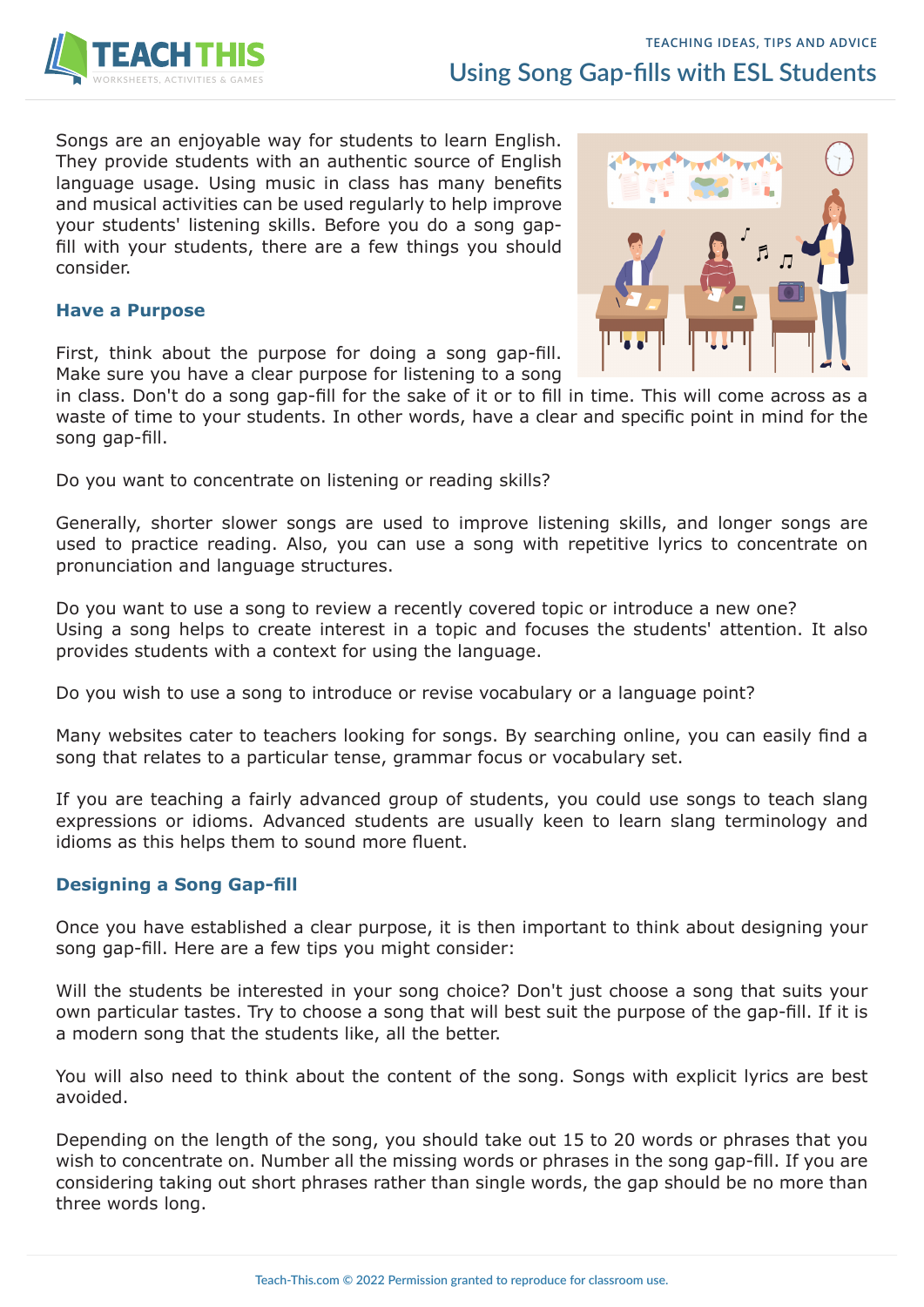

For lower levels, it may be a good idea to give the first letter of the missing word and indicate the number of letters in each word with underscored dashes. You might consider providing a word bank from which students select the missing words they hear. It is also possible to provide clues such as synonyms in brackets either directly before or after the gap.

As a variation, rather than getting students to fill in the missing word, you could insert extra words into the text and have students cross out the words not included in the lyrics as they listen. Similarly, you could replace words and ask students to listen for the errors and correct them accordingly. For instance, instead of "I read the news today, oh boy..." use "I read the news today, oh man..."

### **A Basic Framework for Using Song Gap-fills**

When using song gap-fill activities in class, it is important to follow the same basic framework used for any listening activity.

First, there should be a pre-listening activity. This provides an opportunity for students to activate ideas or background knowledge connected to the song's main theme. At this stage of the activity, the teacher could pre-teach any critical or challenging vocabulary, ask students to discuss warm-up questions in pairs or groups, or ask them to predict the content of the song.

Next, there is a listening stage where students listen to the song and complete a task. In our case, a gap-fill.

Finally, there needs to be a post-listening element to the activity. This could involve students analysing new vocabulary or discussing any particularly interesting lyrics and their intended meaning. This could then be followed up with a speaking or writing activity that explores the topic or theme of the song or any vocabulary or grammar that the song highlights.

# **A Variation on the Typical Song Gap-fill**

In a typical song gap-fill, students listen along and fill the blanks with the words they hear. However, what can often happen is that they may have gotten the base word correct but have written the wrong word form. This is partly because they are primarily focused on what they hear rather than focusing on how the word is being used in the sentence. It is also because of pronunciation differences between language that is spoken and language that is sung.

To help mitigate this problem, do a pre-listening activity that gets students to focus on the form of the missing word. This can be achieved by presenting a pre-listening version of the lyrics that include clues in the brackets immediately before the gap.

Before the listening, get students to read through the lyrics and use the clues to guess the missing words by filling the space marked (G) for guess. Then play the song and as students listen, they write their answers in the spaces marked (A). In the example below, the answer for 1. Is 'platform' and the answer for 2. Is 'train'.

|--|--|

And the other one's on the (a form of transport) 2. (G) \_ \_ \_ \_ \_ (A) \_ \_ \_ \_ \_